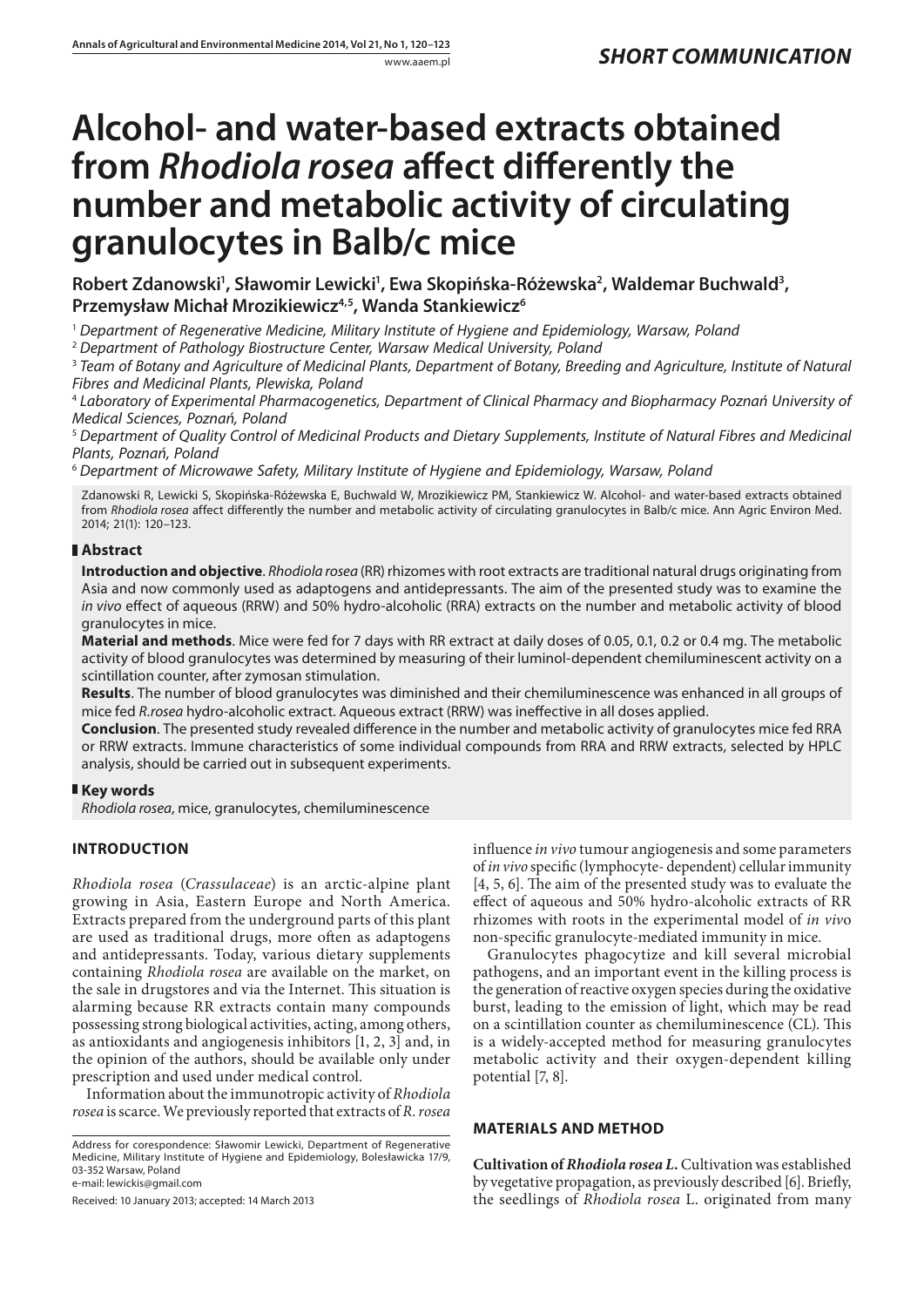Robert Zdanowski, Sławomir Lewicki, Ewa Skopińska-Różewska, Waldemar Buchwald, Przemysław Michał Mrozikiewicz, Wanda Stankiewicz . Alcohol- and water-based…

years' cultivation of the Research Institute of Medicinal Plants (now the Institute of Natural Fibres and Medicinal Plants) in Poznań. The taxonomic status of plants was confirmed on the basis of *Flora of the Soviet Union* (Vol. 9, 1939) and *Flora of China* (Vol. 8, 2001). A voucher specimen is kept in the herbarium of Department of Botany, Breeding and Agriculture in Plewiska near Poznań.

In autumn, the rhizoma with roots of *Rhodiola rosea* were collected for phytochemical and pharmacological analysis. The raw material was washed, cut into thick slices and dried in natural conditions.

**Preparation of extracts.** Sample extractions were prepared as previously described [6]. Briefly, finely powdered rhizoma with roots were extracted twice with water (RRW), or with 1/1 v/v ethanol/water solution (RRA) at the temperature of 40–45°C. Extracts were lyophilized and stored at -70°C until used.

**HPLC analysis** was performed as previously described [6], on an Agilent 1100 HPLC system equipped with a photodiode array detector. For all separations, a Lichrospher 100 RP18 column (250.0´4.0 mm, 5 mm, Merck) was used. All separations were performed at a temperature of 250 C. Peaks were assigned by spiking the samples with standard compounds and comparison of the UV-spectra and retention times.

**Spectrophotometric analysis of tannins. P**erformed according to the method of European Pharmacopoeia on UV-Visible Spectrometer Cintra 20 GBC 9 (European Pharmacopoeia, 6<sup>th</sup>. edn., 2008).

**Animals.** The study was performed on 8–10-week old female inbred Balb/c mice, 20–22 g body mass, delivered from the Polish Academy of Sciences breeding colony. For all experiments, animals were handled according to the Polish law on the protection of animals and NIH standards. All experiments were accepted by the local Ethical Committee.

Both aqueous and hydro-alcoholic lyophilized *Rhodiola*  extracts were dissolved in 10 % ethyl alcohol and administered to groups of 6 mice each *per os,* by Eppendorff pipette, in 40 μl daily doses of 0.05, 0.1, 0.2 or 0.4 mg, for 7 days. These doses corresponded to 25, 50, 100 or 200 mg given to a 70 kg person (applying the coefficient equal 7 for adjusting differences between mouse and human in relation of the surface to body mass). Control mice were fed 40 μl of 10 % ethyl alcohol. On day 8, the mice were bled under anaesthesia from the retroorbital plexus and sacrificed with Morbital.

**Chemiluminescence test (CL).** CL was measured according to [9] with some modifications, at room temperature, in a scintillation counter (RackBeta 1218, LKB, Sweden). Briefly: samples of 0.05 ml heparinised blood were diluted 1:4 with PBS (Biomed Lublin, Poland) supplemented with 0.1 %BSA (Sigma-Aldrich, USA) and 0.1% glucose (Polfa, Poland). Next, 0.05 ml of this diluted blood was mixed with 0.2 ml of luminol (Sigma-Aldrich, USA) solution (10**–5** M) in PBS and placed in a scintillation counter in the 'out of coincidence' mode for background chemiluminescence measurement. The cells were then activated by the addition of 0.02 ml solution of opsonised zymosan (10 mg/ml), and chemiluminescence activity was measured for the next 15 min. Counting of leukocytes and blood smears examination were performed

by routine methods and the results were shown as the maximum value of chemiluminescence (cpm) obtained for 10**<sup>3</sup>**granulocytes.

**Statistical analysis.** The results were verified statistically by one-way analysis of variance, and the significance of differences between the groups was verified with Tukey's multiple comparisons post-test and unpaired *t* test (GraphPad Prism software package).

### **Results**

The results of chemical analysis (HPLC) of the extracts are presented in the Table 1. Using HPLC, the presence was determined of gallic acid, rosavin, rosarin, rosin, salidroside, tyrosol, chlorogenic acids and tannins in both types of extracts. Interestingly, the concentration of gallic acid was higher in the aqueous extract than in the hydro-alcohol extract of *Rhodiola rosea*, whereas the concentration of rosavin, salidroside, tyrosol, chlorogenic acid and tannins was substantially lower in the aqueous extract than in the hydro-alcohol extract.

**Table 1.** The results of HPLC (gallic acid, rosarin, rosavin, rosin, salidroside, tyrosol, chlorogenic acid) and spectrophotometric analysis (tannins) of *Rhodiola rosea* aqueous (RRW) and hydro-alcoholic (RRA) extracts (% amount)

| Extracts                           | Gallic acid | Rosarin | Rosavin | Rosin | Salidroside | Tyrosol | Chlorogenic acid | Tannins |
|------------------------------------|-------------|---------|---------|-------|-------------|---------|------------------|---------|
| R. rosea aqueous<br>(RRW)          | 1.03        | 0.23    | 0.003   | 0.16  | 0.46        | 0.07    | 0.07             | 3.27    |
| R. rosea hydro-<br>alcoholic (RRA) | 0.30        | 0.17    | 0.277   | 0.14  | 0.73        | 0.12    | 0.11             | 8.37    |

The results of the experiments performed with hydroalcoholic extract (RRA) are presented in Figure 1 (chemiluminescence) and Figure 2 (granulocytes number). Granulocytes collected from mice fed with this extract for 7 days presented significantly higher metabolic activity than granulocytes obtained from the blood of mice belonging to the control group. The best stimulation was observed after feeding mice with daily dose of 0.4 mg hydro-alcoholic extract (p<0.001). The lowest stimulation occurred in mice fed daily with 0.1mg of the extract (0.05<p<0.1; the difference was on the border of statistical significance). At the same time, a lower number of granulocytes was observed in the blood of animals treated with RRA (hydro-alcoholic) extract than in the blood of control mice  $(p<0.05)$ .

The results of the chemiluminescence tests performed with RRW (aqueus) extract are presented in Figure 3. There is a tendency to lower granulocytes activity by RRW feeding, but the difference from the control group was on the border of statistical significance in the group fed the 0.1 mg daily dose only. No effect on granulocytes number was observed (control 294+/-59; 0.05 mg 322+/-44; 0.1mg 294+/-28; 0.2mg 343+/-55; 0.4mg 282+/-57).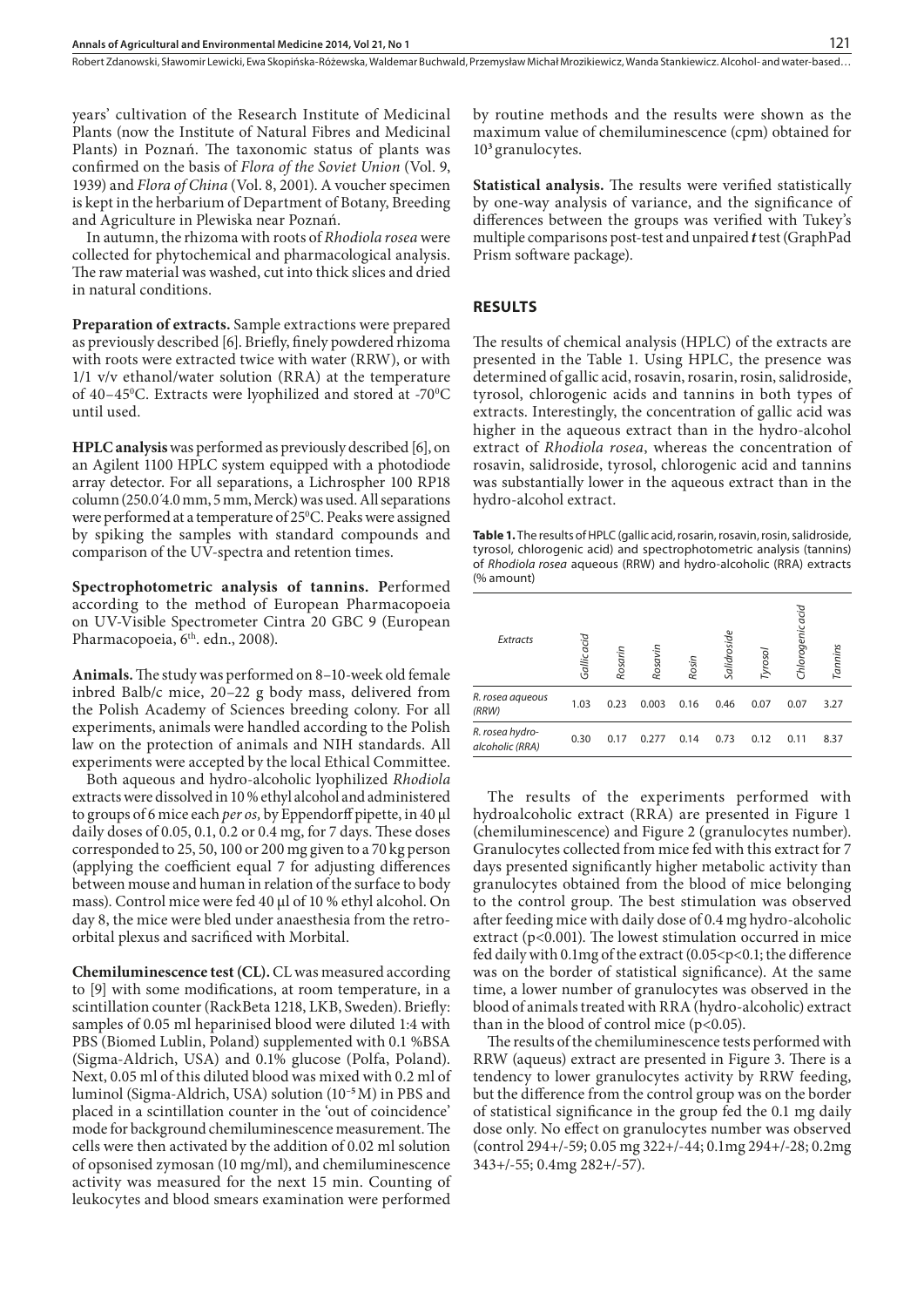Robert Zdanowski, Sławomir Lewicki, Ewa Skopińska-Różewska, Waldemar Buchwald, Przemysław Michał Mrozikiewicz, Wanda Stankiewicz . Alcohol- and water-based…



**Figure 1.** Granulocytes chemiluminescence in mice fed with *Rhodiola rosea* hydroalcoholic extract for 7 days, measured with luminol in scintillation counter (RackBeta 1218, LKB, Sweden)

\*p<0.05; \*\*p<0.01; \*\*\*p<0.001



**Figure 2.** Number of blood granulocytes in mice fed with *Rhodiola rosea* hydroalcoholic extract for 7 days.  $*$  p<0.05



**Figure 3.** Granulocytes chemiluminescence in mice fed with *Rhodiola rosea* water extract for 7 days, measured with luminol in scintillation counter (RackBeta1218, LKB, Sweden) @ 0.1>p>0.05

#### **Discussion**

Elimination of pathogens (bacteria, viruses or others) is one of the most important functions of the immunological system. The first defence against the spread of pathogens in the body are the white blood cells, especially the granulocytes fraction.

There are many factors which are able to modify, by both increasing as well as decreasing, the phagocytic properties of granulocytes. Some of the most popular are natural herbs, and/or their extracts. Their popularity is connected with their beneficial, broad scale of action and, usually, no side- effects. Therefore, researchers are still searching for new herbs or their extracts which may be useful for this purpose. Previously, we have reported some immunomodulatory properties of plants of the *Rhodiola* family [10, 11]. Interestingly, depending on the *Rhodiola* species and immunity model, aqueous and hydroalcoholic extracts presented various modulatory properties. Significant differences were observed in the content some compounds between RR extracts. HPLC analysis revealed in aqueous extract an increased concentration of gallic acid, and a decreased concentration of rosavin, salidroside, and tannins in comparison to hydro-alcoholic concentration. The chemical differences observed between extracts might be responsible for the differences observed in their effect on the number and activity of blood granulocytes.

In the presented study, the results obtained in mice supplemented for 7 days with *R.rosea* aqueous extract did not differ from the results of the control group. However, hydroalcoholic extract 7 days supplementation caused significant differences in both number (decrease) and metabolic activity (increase) of granulocytes in comparison to the control values. The questions arise: 1) Which biologically active compounds of *R.rosea* extracts might be responsible for the observed effects; 2) Does RRA-induced lowering of the number of granulocytes reflect diminished granulopoiesis, increased apoptosis, or increased migration from blood vessels to the tissues.

It has been noted that the major biologically-active components of *Rhodiola rosea* are phenylpropenoids (rosavin, rosarin and rosin), salidroside, and salidroside precursor tyrosol [12, 13].

The first compound, the concentration of which differs in RRW and RRA extracts, is phenylpropenoid rosavin. In the hydro-alcoholic extract, which influences granulocytes activity and number, it was found in a concentration about 100 times higher than in the aqueous extract. It is known that rosavin exerts adaptogenic and anti-stress effects [14], but nothing is known about immune properties of rosavin.

The second active compound of *Rhodiola rosea* which distinguishes both extracts, is salidroside. Salidroside is able to attenuate inflammatory responses, both in the number of immunological cells as well as the secretion of inflammatory cytokines in induced disorders in mouse [15]. Studies performed by Zhang et al. revealed that salidroside may positively affect bone marrow (BM) function. This applies to both recovery of haematopoietic BM function as well as modulating the number of peripheral white blood cells in bone marrow depressed mice [16]. Salidroside could promote the recovery of the haematopoietic function of BM depressed anemic mice by increasing the expression and activity of metalloproteinases, and releasing the cytokines from extracellular matrix. Accordingly, Provalova et al have noted the lack of negative influence on granulocytopoesis during paradoxical sleep deprivation in humans supplemented with extracts from *Rhodiola rosea* [17].

Increase of cell death after hydro-alcoholic extract feeding is a rather unlikely explanation, as salidroside protect granulocytes from apoptosis process. [18]. Moreover, gallic acid, the main component of aqueous extract, has been